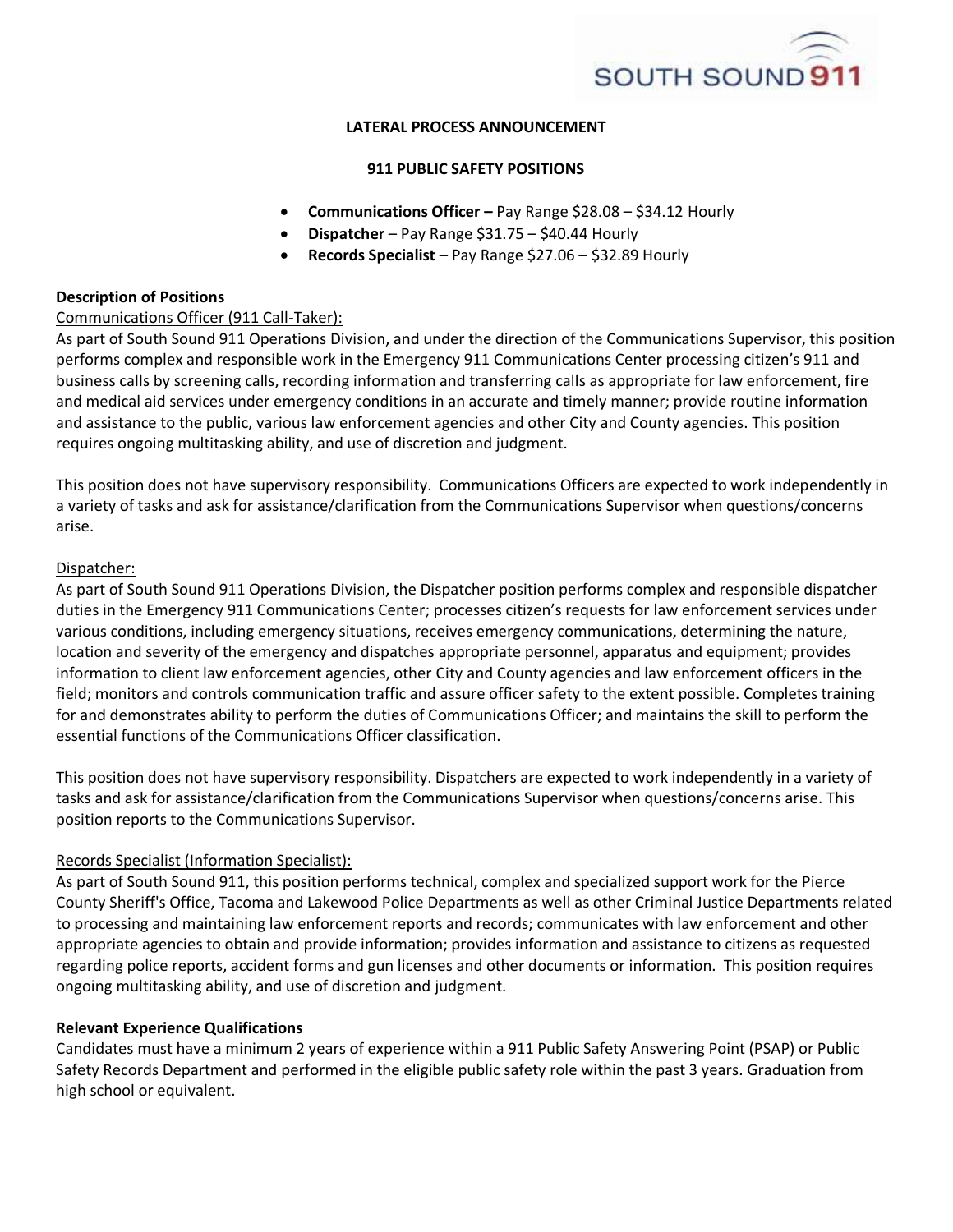

# **Incentives**

Lateral candidates receiving a final offer of employment after completing the process will receive the following:

\$2,000 hiring incentive upon date of hire\*

Starting salary will be dependent on number of years' experience in a 911 Public Safety Role (call-taking, dispatching or records), as follows: *(note; each position has 5 steps within the associated pay range)*

- $\bullet$  < 5 years' experience Step 2
- 5-10 years' experience Step 3
- 10+ years' experience Step 4

## **Hiring Process**

Interested candidates should email [HR@SouthSound911.org.](mailto:HR@SouthSound911.org) Please include resume and letter of interest, detailing the position(s) interested in applying for, size and call volume of current and past agency employment, along with any other relevant information. If selected to move forward in process, candidates will participate in additional process steps, as listed below, in sequential order:

Additional steps of Lateral Process:

- Completion of Personal History Statement through Public Safety Testing (online, no cost)
- Complete Communications CritiCall Test (online, no cost)
- Panel Interview (in-person preferred, will consider virtual setting as needed)
- Conditional Offer
- Fingerprinting (in-person)
- Observation (COVID dependent in-person, can be combined with fingerprinting session)
- Background Investigation
- Psychological Assessment (virtual)
- Position Fit Assessment (online PXT Select)
- Final Interviews with Executive Staff (in-person preferred, will consider virtual setting as needed)
- Medical/Drug Screen (in-person, or if out of area, can arrange for local-to-candidate testing)
- Final Offer

## **Benefits Package**

*(See attached document)*

If you have any questions regarding this announcement, please contact Laura Lakowske @ 253-625-0813 or [laura.lakowske@southsound911.org.](mailto:laura.lakowske@southsound911.org)

*\*Hiring incentive will be paid in full at time of hire, on the first eligible pay date. The hiring incentive is subject to all required taxes and withholdings. Retention of full amount of hiring incentive is contingent upon continued employment with agency. If employee leaves at any point prior to their 2-year anniversary, a repayment schedule will apply.*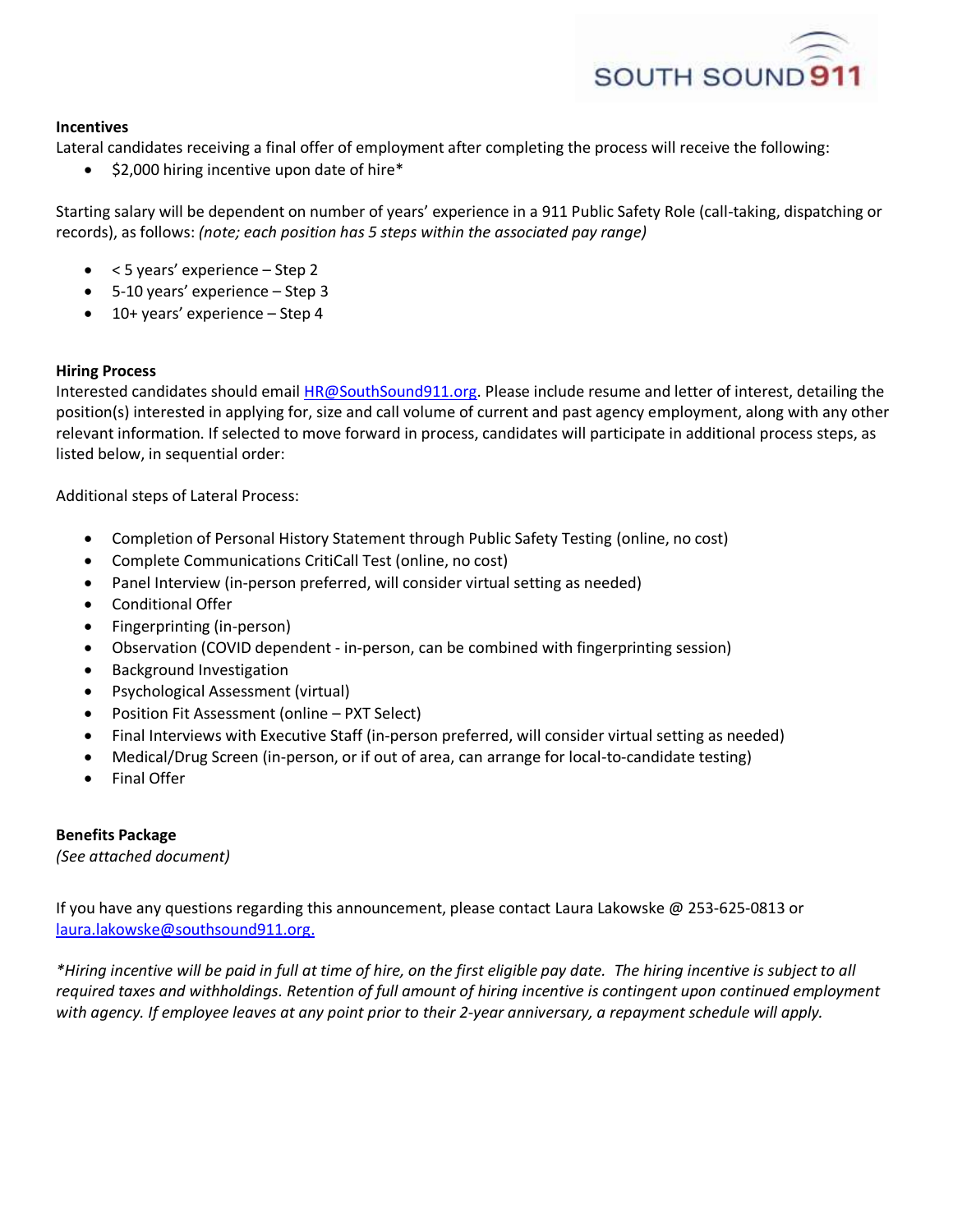

# **SOUTH SOUND 911 BENEFIT INFORMATION**

#### **LEAVE INFORMATION**

**VACATION LEAVE:** Employees receive 96 hours of vacation per year initially. Vacation leave accrual increases occur on an employee's anniversary date.

**SICK LEAVE:** Employees receive 96 hours of sick leave per year.

**HOLIDAYS:** Employees receive 96 hours paid holidays.

### **HEALTH AND WELFARE BENEFITS THROUGH ASSOCIATION OF WASHINGTON CITIES (AWC)**

**MEDICAL COVERAGE:** Choice of four medical plans which include prescription drug coverage for the employee and their dependents. Employees choosing the AWC HealthFirst \$250 Plan or Kaiser Permanente \$200 deductible plan pay a monthly contribution amount of \$40 for employee only and \$80 for family coverage. South Sound 911 pays the remaining monthly premium.

South Sound 911 will pay 100% of the premiums for both employees and dependents electing one of the High Deductible Health Plans and contribute \$2,400 for an individual and \$4,800 for a family annually into an employee Health Savings Account (HSA). Employees will also be able to contribute to their HSA.

In addition, all South Sound 911 employees covered by another medical plan may be eligible to participate in the Opt-Out Program. In order to be eligible, the employee must certify that he/she and any qualifying dependents are covered on another medical plan. Employees approved to participate in the Opt-Out Program shall receive a monthly distribution of \$500 to a qualified 457 deferred compensation plan. These contributions will apply to the annual maximum deferred contribution limits. Employees may only apply for the Opt-Out Program during open enrollment or at initial hire. Determination of eligibility shall be at the sole discretion of South Sound 911.

**VISION:** Vision coverage is offered through VSP for the employee and their dependents. South Sound 911 pays the monthly premium.

**DENTAL COVERAGE:** Choice of two dental programs for the employee and their dependents. South Sound 911 pays the monthly premium.

**LIFE INSURANCE AND LONG TERM DISABILITY:** South Sound 911 provides an employer paid life insurance benefit of 1x annual salary for all full time employees. Supplemental life and supplemental spousal life insurance are available at the employee's expense. Employees also receive employer paid long-term disability coverage. The waiting period for longterm disability coverage is 180 days and payment is at 60% of the employee's monthly salary.

**EMPLOYEE ASSISTANCE PROGRAM:** ComPsych is an Employee Assistance Program offered to South Sound 911 employees and their families

For AWC specific benefit questions, you are welcome to contact AWC Employee Benefit Trust at 1-800-562-8981 or 360 753-4137, email: benefitinfo@awcnet.org website: [www.awctrust.org.](http://www.awctrust.org/)

**WELLNESS PROGRAM:** South Sound 911 offers several fun and engaging wellness activities throughout the year. For information about the South Sound 911 Wellness Program, please contact Gracie Burkhart at gracie.burkhart@southsound911.org or 253-798-7233.